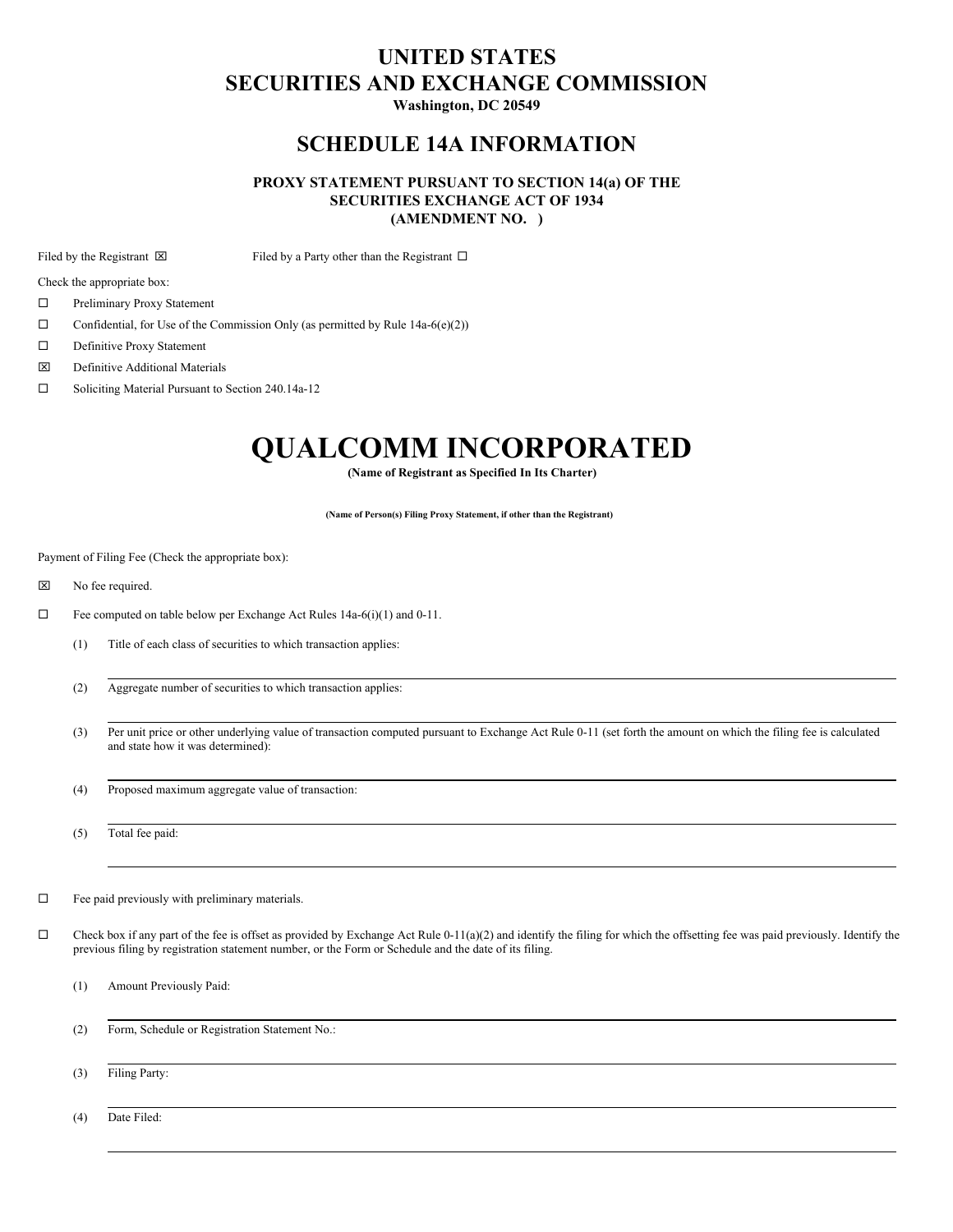## February 21, 2012

Re: Qualcomm's 2012 Annual Meeting of Stockholders – March 6, 2012 Proposal 3, Advisory Vote on Executive Compensation ("Say on Pay")

Dear Stockholder:

By now you should have received Qualcomm's Notice of the 2012 Annual Meeting and Proxy Statement. You can also view our Proxy Statement at *www.qualcomm.com/connect/investor-relations*.

We are writing to ask for your support at the Annual Meeting by voting in accordance with the recommendations of our Board of Directors on all proposals**I**.**n particular, we want to request your support on Proposal 3, Advisory Vote on Executive Compensation ("Say on Pay").**

Institutional Shareholder Services (ISS) has recommended a vote against this proposal. We strongly disagree with its recommendation. ISS based its recommendation largely on the size of our CEO's equity awards measured against a group of comparator companies determined by ISS. We take issue with the peer group selected by ISS to benchmark our CEO compensation and believe that it fails to recognize that Qualcomm is one of the largest companies in the United States by market capitalization value, and fails to recognize our unique business structure. We understand that ISS policy requires that it takes a standardized approach that identifies comparator companies based on revenues. In contrast, we determined, with input from an independent consultant, our peer group primarily based on market capitalization. This difference in comparator groups is the primary source of the difference between the recommendations of our Board and ISS on the Say on Pay proposal. If ISS had used Qualcomm's compensation peer group, rather than its policy-generated comparators, we believe we would have passed ISS' CEO compensation tests.

Our Board believes that market capitalization, rather than revenues, is appropriate as the primary criterion for selecting companies for executive compensation decision-making for the following reasons (which are supported by the tables included in this letter):

- Market capitalization, a key component of which is stock price, is the key driver of equity compensation grant value, and equity compensation grant value is the single largest component of CEO compensation among large market capitalization technology companies.
- Market capitalization is directly correlated to shareholder benefit. Qualcomm's market capitalization is supported more so by our levels of net income and net income margin than revenues which in turn reinforces the appropriateness of this peer group selection criterion (See tables below "Qualcomm Size Ranking" and "Qualcomm Size versus FY11 Compensation Peer Group").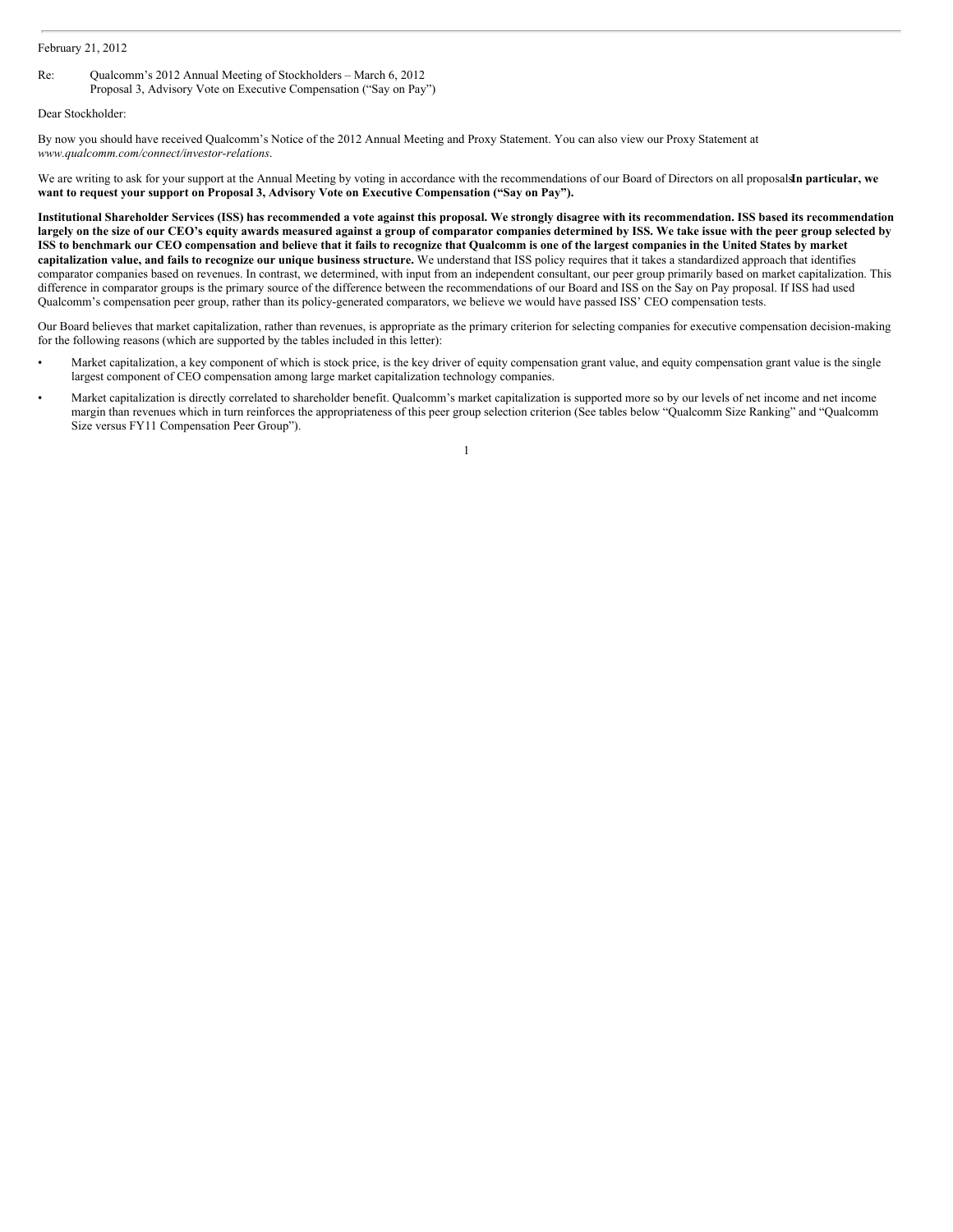- Market capitalization as the primary selection criterion is more appropriate than revenues. For example, assume companies A and B have identical revenues of \$15 billion and both have 1 billion shares outstanding, but company A's market capitalization is \$10 billion (i.e., a \$10 per share stock price) as compared to company B's \$100 billion market capitalization (i.e., a \$100 per share stock price). It is logical that company B would provide more annual equity grant value to its CEO. However, the ISS analysis suggests that they should be the same because both companies have the same revenues.
- A significant portion of Qualcomm's business is technology licensing, which is a high margin business, and as such, Qualcomm typically has higher market capitalization and profit than companies with similar revenues. Ironically, this places Qualcomm at a disadvantage under the ISS approach.

Qualcomm is among the largest and most profitable companies in the S&P 500 and is significantly larger than most companies in the ISS comparator group.

|                                     |                            | <b>Oualcomm Size Ranking!</b>                       |                                   |
|-------------------------------------|----------------------------|-----------------------------------------------------|-----------------------------------|
| Size Measure <sup>2</sup>           | S&P<br>500<br><b>Index</b> | Internal<br>Compensation<br>Peer Group <sup>3</sup> | <b>ISS</b><br>Comparator<br>Group |
| Market Capitalization (\$ millions) | 27 of 500                  | 11 of 28                                            | 2 of 15                           |
| Net Income (\$ millions)            | 42 of 500                  | $11$ of $28$                                        | 2 of 15                           |
| Net Income Margin $(\%)$            | 18 of 500                  | 3 of 28                                             | 4 of 15                           |
| Revenues (\$ millions)              | 158 of 500                 | 21 of 28                                            | 5 of 15                           |

Based on data from the Standard & Poor's Research Insight database (effective 1/31/12), which may differ from the financial information as filed with the Securities and Exchange Commission. 1

Market capitalization is measured as of 9/30/11. Net income, net income margin, and revenues reflect the most recent reported four quarters (as of 1/31/12). 2

Excludes Motorola, which was subsequently split into two stand-alone public companies. 3

With respect to ISS' analysis, we note that:

- We have historically been sensitive to ISS' guidelines and compensation best practices, including pay for performance tests, in implementing our executive compensation programs. We note that we made the relevant compensation decisions in late 2010, and we believe that we would have passed ISS' relevant tests that were in effect at that time.
- Among ISS' 14-company, revenues-focused comparator group Qualcomm is one of the largest companies on all key size measures. Because ISS uses mostly smaller companies in its analysis, it is no surprise that our CEO's compensation was viewed as being relatively higher.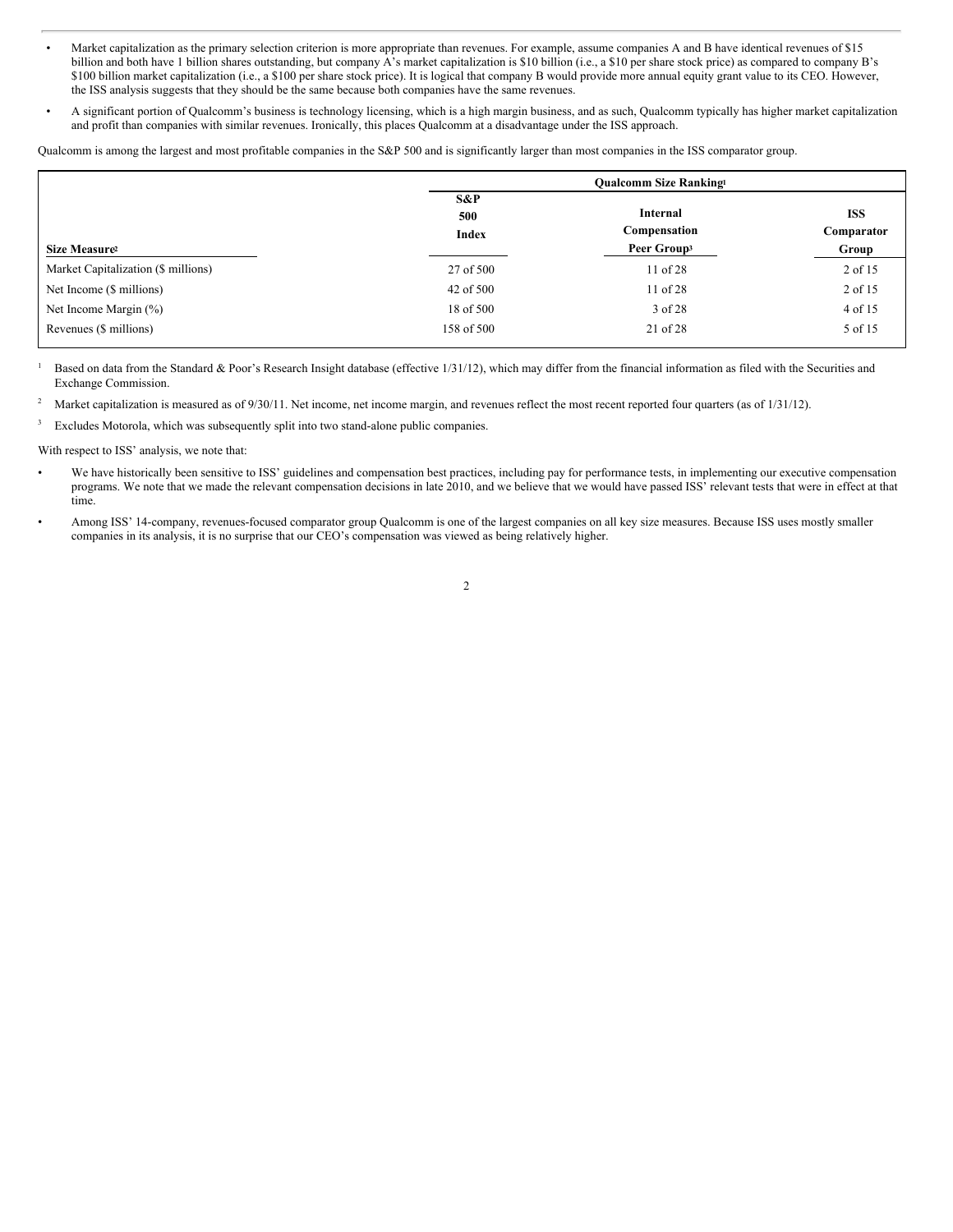- Among the 27 peer companies (excluding Motorola due to its recent split into two companies), which we utilize for executive compensation decisions (as set forth in our Proxy Statement), Qualcomm was above the median based on the measures reflected in the table above, except for revenues. Qualcomm did not "stack the deck" with larger companies as asserted by ISS.
- Applying the ISS CEO pay-for-performance test using Qualcomm's 27 peer companies, we believe we would pass with "Low Concern" on all three quantitative tests (Relative Degree of Alignment would equal -9%, Multiple of Median would equal 1.32x, and Pay – TSR Alignment would equal 1%).
- When determining compensation for our Named Executive Officers (NEOs), Qualcomm does not benchmark at the 75<sup>th</sup> percentile as suggested by ISS. We consider competitive compensation practices by other companies as reference points (i.e., the statistical median and the 75<sup>th</sup> percentile) that the Compensation Committee may use for comparative purposes. We do not target specific benchmark percentiles.
- ISS' shareholder value transfer (SVT) analytics for evaluating stock plan authorization (where stock plan values are measured as a percent of market capitalization) support the importance of market capitalization.

We would also like to reiterate, from our fiscal 2011 earnings release and Proxy Statement, our strong performance in fiscal 2011 and our extensive use of performance-based compensation and executive compensation best practice policies.

## **We delivered record revenues and earnings.**

- Our fiscal 2011 results included year-over-year increases in revenues (36%), net income (31%), diluted earnings per share (29%) and operating cash flow (20%).
- In fiscal 2011, we returned \$1.49 billion of capital to stockholders, including \$1.35 billion, or \$0.81 per share, in cash dividends paid, and \$142 million to repurchase 2.9 million shares of our common stock.

#### **We make extensive use of performance-based compensation.**

- In fiscal 2011, a majority of the long-term incentive awards granted to our CEO, the other NEOs and other executive officers were in the form of performance-based awards. The mix of PSUs and RSUs rewards relative and absolute stock price appreciation, thereby aligning the interests of our stockholders and executive officers.
- On average, 77% of our NEOs' fiscal 2011 annual target compensation was attributable to the grant date fair value of long-term incentive equity awards, and 91% of their fiscal 2011 annual target compensation was variable in the form of annual cash incentives and long-term incentive equity awards.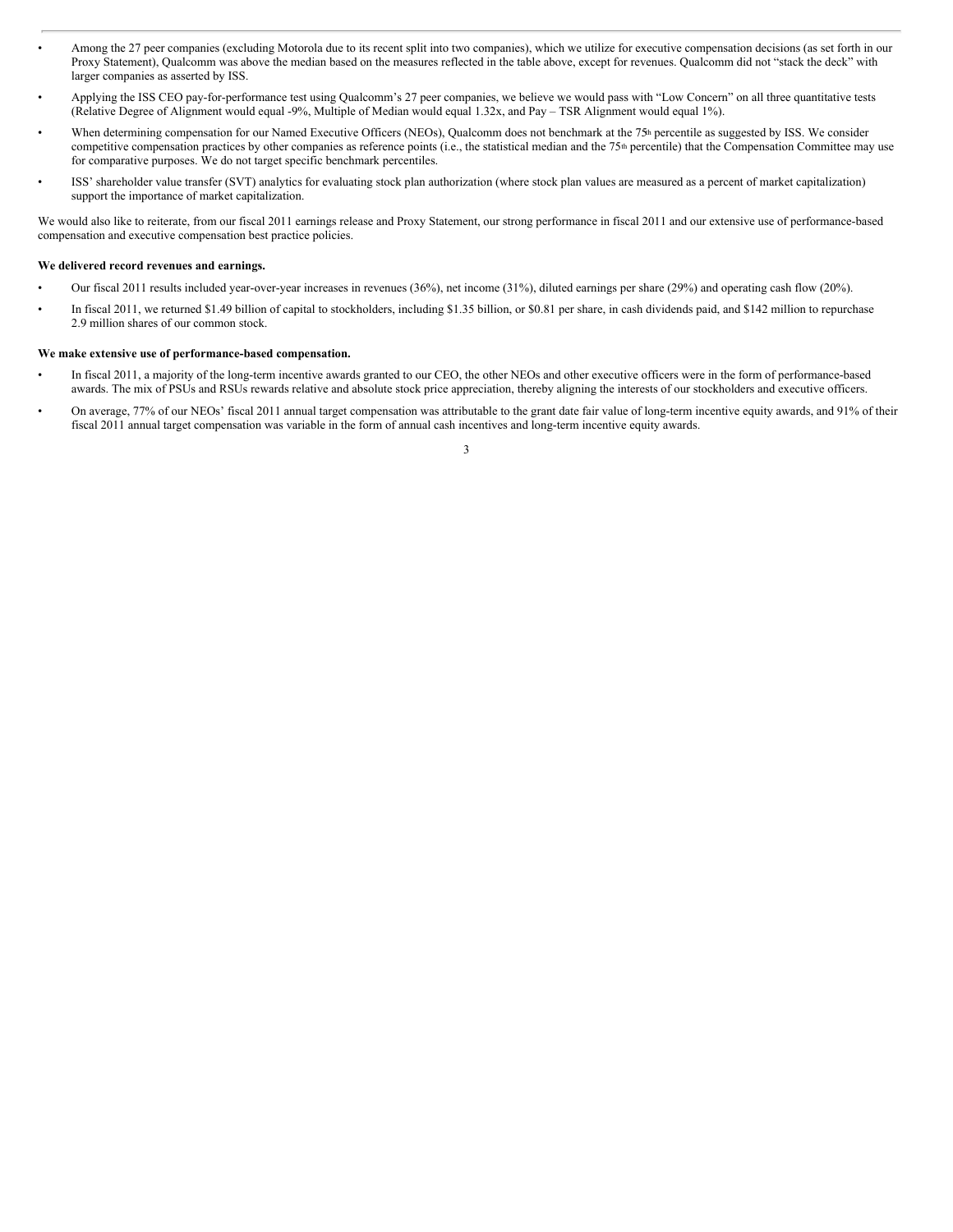#### **We have implemented a comprehensive program of compensation best practices.**

- We employ our NEOs "at will," without severance agreements or employment contracts. Thus, our CEO and other NEOs do not have guaranteed arrangements for cash compensation or severance upon a change-in-control or excise tax gross-up for change-in-control payments.
- We have stock ownership guidelines covering all NEOs, and increased the ownership guideline for the CEO from five times to six times annual base salary.
- We do not make tax gross-up payments on compensation or benefits, except where directly business-related and provided in a policy applicable to all eligible employees, such as relocation.
- We adopted a cash incentive compensation repayment ("claw back") policy effective January 1, 2009, and we intend to amend the policy to comply with the additional requirements of the Dodd-Frank Wall Street Reform and Consumer Protection Act of 2010 (Dodd-Frank Act) after the SEC adopts new regulations implementing those requirements.
- Our insider trading policy for executive officers and non-employee directors prohibits transactions involving "short-swing" profits, short sales and derivatives, including put and call options and forward sales contracts.

The tables at the end of this letter provide additional detail to support our conclusions.

### We invite you to read the Proxy Statement for more information regarding the reasons the Board is recommending a vote "FOR" Proposal 3, Advisory Vote on **Executive Compensation.**

We appreciate your time and consideration on these matters and ask for your support of the Board's recommendation.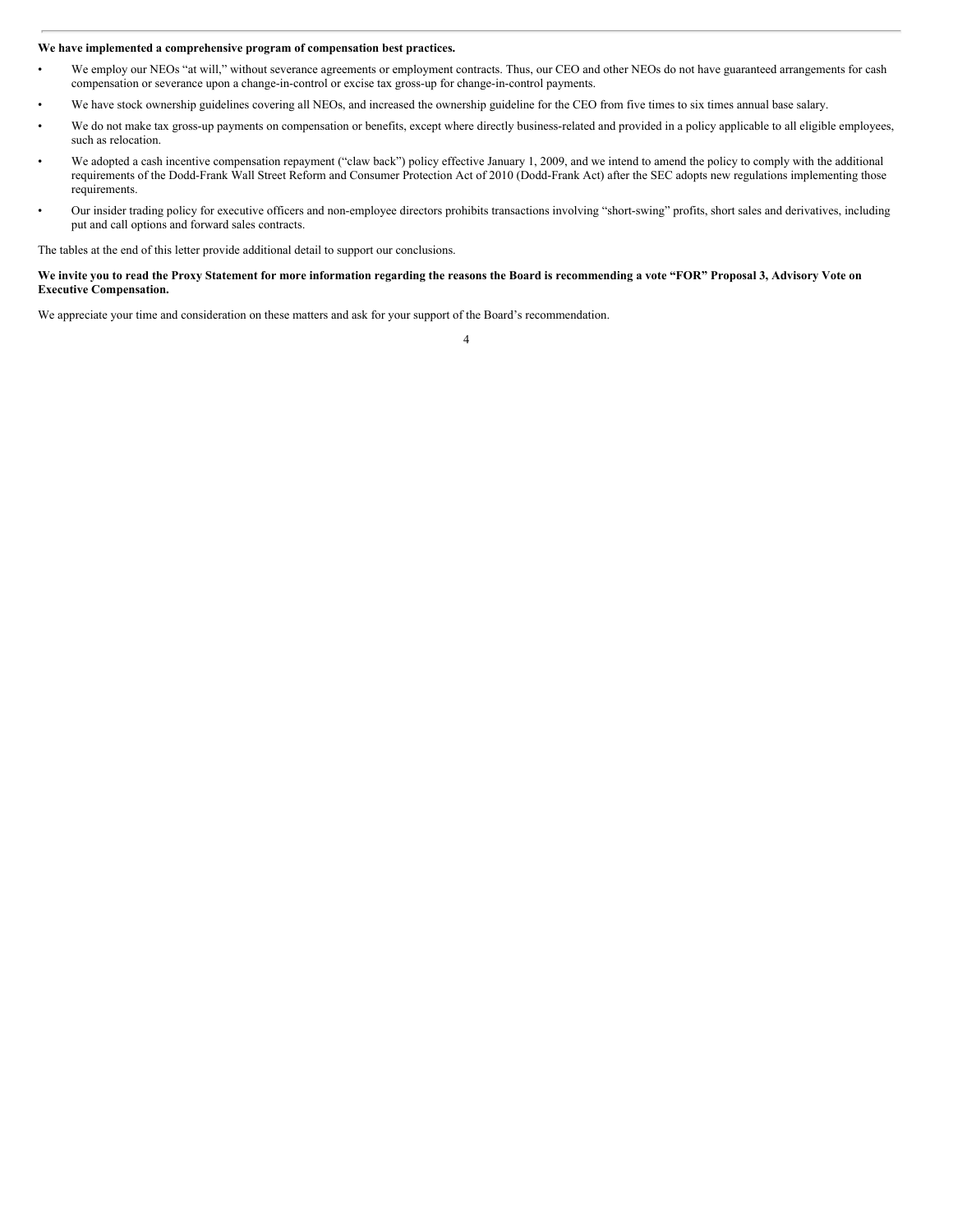Qualcomm scores "Low Concern" under ISS' CEO pay-for-performance tests when evaluated against its FY11 compensation peer group, which were the companies the Compensation Committee referenced when making  $\overrightarrow{FY}$  11 pay decisions.

|                                        |              |                     |                                        | Estimated Results of ISS' CEO Pay-for-Performance Tests for Qualcomm's FY11 Peer Group ** |                      |                    |                        |                                   |                |
|----------------------------------------|--------------|---------------------|----------------------------------------|-------------------------------------------------------------------------------------------|----------------------|--------------------|------------------------|-----------------------------------|----------------|
| 1-Year Relative Alignment (40% Weight) |              |                     | 3-Year Relative Alignment (60% Weight) |                                                                                           |                      |                    |                        |                                   |                |
| <b>Peer Company</b>                    | TSR $^{(2)}$ | <b>Peer Company</b> | CEO Pay <sup>(3)</sup>                 | <b>Peer Company</b>                                                                       | $TSR$ <sup>(2)</sup> | Peer Company       | CEO Pay <sup>(3)</sup> |                                   |                |
| Amazon.com                             | 38%          | Apple               | \$377,997                              | Apple                                                                                     | 235%                 | Apple              | \$125,999              | <b>Relative Alignment Results</b> |                |
| Apple                                  | 34%          | Oracle              | \$92,533                               | Amazon.com                                                                                | 197%                 | Oracle             | \$85,291               |                                   |                |
| <b>IBM</b>                             | 33%          | Viacom              | \$50,792                               | TW Cable                                                                                  | 104%                 | Viacom             | \$62,375               | <b>Weighted RDA</b>               |                |
| eBay                                   | 21%          | DIRECTV             | \$40,410                               | Broadcom                                                                                  | 82%                  | Comcast            | \$31,870               | Performance (TSR)                 | 53%            |
| Verizon                                | 19%          | Comcast             | \$37,179                               | <b>EMC</b>                                                                                | 76%                  | <b>Walt Disney</b> | \$30,597               | minus Pay                         | 61%            |
| TW Cable                               | 19%          | <b>Walt Disney</b>  | \$36,493                               | DIRECTV                                                                                   | 61%                  | <b>IBM</b>         | \$26,999               | <b>Relative Degree of</b>         | $-9%$          |
| Comcast                                | 18%          | <b>IBM</b>          | \$31,719                               | Viacom                                                                                    | 60%                  | AT&T               | \$24,774               | Alignment (RDA)                   |                |
| Intel                                  | 15%          | AT&T                | \$29,034                               | <b>IBM</b>                                                                                | 58%                  | Time Warner        | \$23,107               |                                   |                |
| QCOM                                   | 9%           | <b>Time Warner</b>  | \$25,144                               | Verizon                                                                                   | 46%                  | <b>United Tech</b> | \$23,087               | Key:                              |                |
| Viacom                                 | 9%           | <b>United Tech</b>  | \$24,889                               | Oracle                                                                                    | 44%                  | Yahoo!             | \$22,663               | Low Concern                       | $>-30%$        |
| Dell                                   | 9%           | TW Cable            | \$23,050                               | eBay                                                                                      | 32%                  | QCOM (2009-11)     | \$20,933               | Medium Concern                    | -30% to -50%   |
| Oracle                                 | 8%           | <b>QCOM (2011)</b>  | \$21,722                               | Texas Inst.                                                                               | 32%                  | <b>HP</b>          | \$18,737               | High Concern                      | $< -50%$       |
| AT&T                                   | 6%           | HP                  | \$18,650                               | Google                                                                                    | 29%                  | TW Cable           | \$18,729               |                                   |                |
| Microsoft                              | 4%           | Verizon             | \$18,166                               | <b>United Tech</b>                                                                        | 27%                  | Verizon            | \$18,678               |                                   |                |
| <b>EMC</b>                             | 3%           | Intel               | \$16,428                               | Intel                                                                                     | 26%                  | DIRECTV            | \$17,708               |                                   |                |
| DIRECTV                                | 2%           | eBay                | \$14,727                               | AT&T                                                                                      | 23%                  | eBay               | \$17,560               |                                   |                |
| <b>United Tech</b>                     | 1%           | Adobe Systems       | \$14,590                               | QCOM                                                                                      | 19%                  | Cisco              | \$14,859               |                                   |                |
| <b>Time Warner</b>                     | 0%           | Texas Inst.         | \$14,392                               | <b>Time Warner</b>                                                                        | 18%                  | Intel              | \$14,754               |                                   |                |
| Texas Inst.                            | 0%           | Yahoo!              | \$13,936                               | Comcast                                                                                   | 13%                  | Adobe Systems      | \$13,090               | <b>CEO Pay Multiple Results</b>   |                |
| Google                                 | $-2%$        | <b>EMC</b>          | \$13,151                               | <b>Walt Disney</b>                                                                        | 2%                   | Texas Inst.        | \$11,904               |                                   |                |
| Broadcom                               | $-5%$        | Cisco               | \$12,886                               | Microsoft                                                                                 | 0%                   | Corning            | \$10,924               | 1-Year CEO Pay Multiple           |                |
| Yahoo!                                 | $-7%$        | Broadcom            | \$12,323                               | Dell                                                                                      | $-14%$               | Broadcom           | \$10,820               | Peer Group Median                 | \$16,428       |
| Adobe Systems                          | $-8%$        | Corning             | \$11,662                               | Corning                                                                                   | $-18%$               | EMC                | \$10,478               | Qualcomm (2011)                   | 1.32x          |
| <b>Walt Disney</b>                     | $-8%$        | Applied Mats.       | \$9,555                                | Yahoo!                                                                                    | $-24%$               | Applied Mats.      | \$7,637                |                                   |                |
| Applied Mats.                          | $-9%$        | Dell                | \$4,348                                | Applied Mats.                                                                             | $-27%$               | Dell               | \$2,474                | Key:                              |                |
| Cisco                                  | $-29%$       | Amazon.com          | \$1,682                                | Cisco                                                                                     | $-31%$               | Amazon.com         | \$1,582                | Low Concern                       | < 2.33x        |
| Corning                                | $-32%$       | Microsoft           | \$1,377                                | Adobe Systems                                                                             | $-39%$               | Microsoft          | \$1,335                | Medium Concern                    | 2.33x to 3.33x |
| HP                                     | $-46%$       | Google              | \$313                                  | HP                                                                                        | $-50%$               | Google             | \$356                  | High Concern                      | > 3.33x        |
| QCOM % Rank                            | 70%          | QCOM % Rank         | 59%                                    | QCOM % Rank                                                                               | 41%                  | QCOM % Rank        | 63%                    |                                   |                |
|                                        |              | 1-Year RDA          | 11%                                    |                                                                                           |                      | 3-Year RDA         | $-22%$                 |                                   |                |

racte for Qualcomm's EV11 Peer Gro Fetimated Results of ISS' CEO Rawfor Regio  $(n)$ 

(1) Compensation data are provided by Equilar, with stock options valued under ISS' methodology, which differs from the ASC 718 grant date

fair valued reported in the proxy. Motorola is excluded from the analysis, as it was subsequently split into two public companies.

(2) TSR data are from the Standard & Poor's Research Insight database. One-year TSR reflects the period from 9/30/10 to 9/30/11, and three-year TSR reflects the period from 9/30/08 to 9/30/11.

(3) CEO compensation shown in thousands. One year reflects fiscal 2011 and three year reflects the mean of fiscal 2009, 2010, and 2011.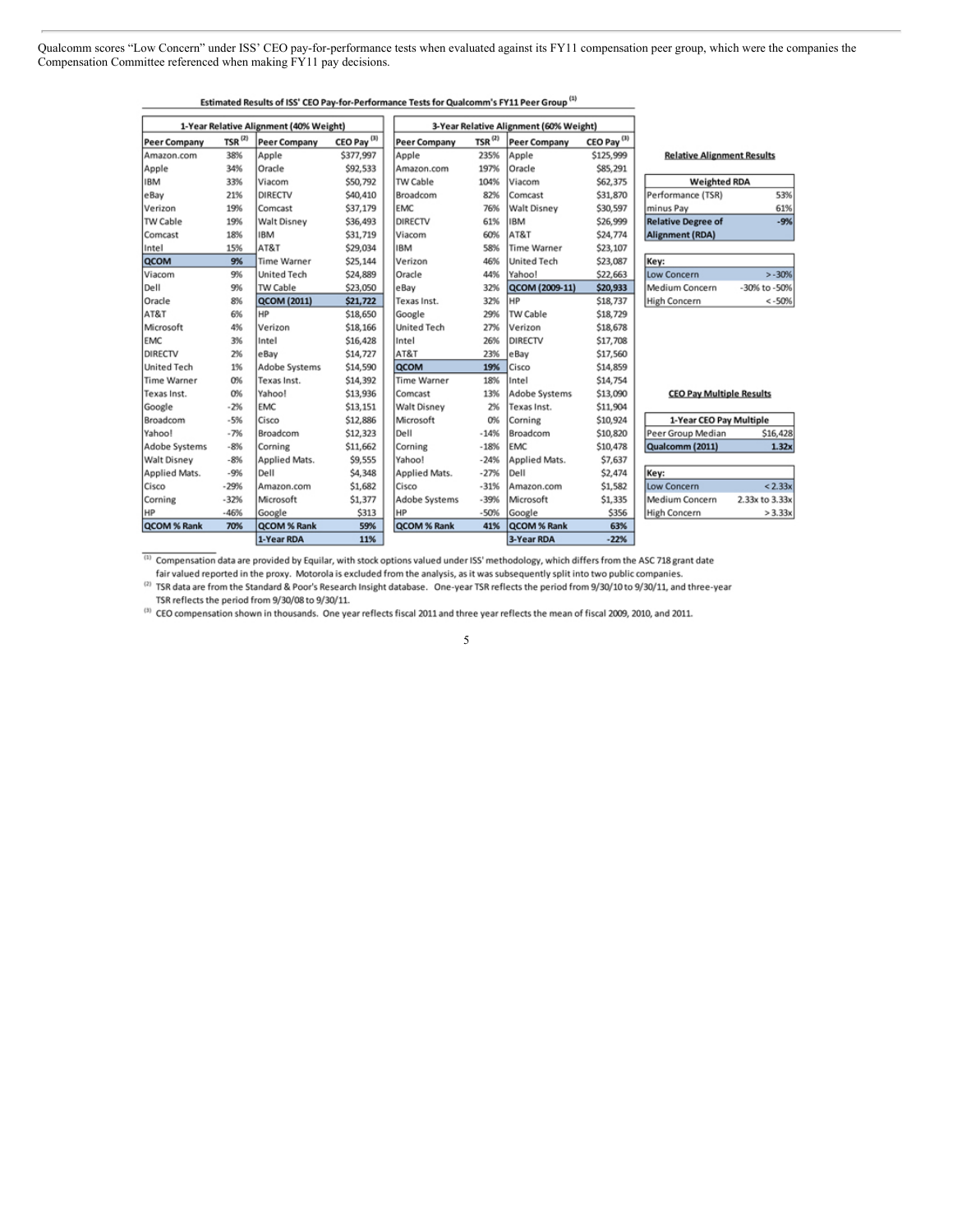Qualcomm is above the median of its FY11 compensation peers when measured by market capitalization, net income, and net income margin, while its FY11 revenues were below the median of the peer group.

|                                    |           |                            |          | QCOM Size versus FY11 Compensation Peer Group |         |                            |           |
|------------------------------------|-----------|----------------------------|----------|-----------------------------------------------|---------|----------------------------|-----------|
| <b>Market Capitalization Value</b> |           | <b>Trailing 4Q</b>         |          | <b>Trailing 4Q</b>                            |         | <b>Trailing 4Q</b>         |           |
| as of 9/30/11 (\$ millions)        |           | Net Income (\$ millions)   |          | Net Income Margin (%)                         |         | Revenue (\$ millions)      |           |
| Apple                              | \$353,518 | Apple                      | \$32,982 | Corning                                       | 35.6%   | Apple                      | \$127,841 |
| <b>IBM</b>                         | \$208,843 | Microsoft                  | \$23,468 | Microsoft                                     | 32.6%   | Hewlett-Packard            | \$127,245 |
| Microsoft                          | \$208,535 | <b>IBM</b>                 | \$15,855 | Qualcomm                                      | 29.3%   | AT&T                       | \$126,723 |
| AT&T                               | \$169,010 | Intel                      | \$12,942 | eBay                                          | 27.7%   | Verizon                    | \$110,875 |
| Oracle                             | \$144,982 | Google                     | \$9,737  | Apple                                         | 25.8%   | <b>IBM</b>                 | \$106,916 |
| Google                             | \$130,933 | Oracle                     | \$9,356  | Google                                        | 25.7%   | Microsoft                  | \$72,052  |
| Intel                              | \$112,030 | Hewlett-Packard            | \$7,074  | Oracle                                        | 25.5%   | Dell                       | \$61,732  |
| Verizon                            | \$104,181 | Cisco Systems              | \$6,337  | Intel                                         | 24.0%   | <b>United Technologies</b> | \$58,190  |
| Amazon.com                         | \$98,154  | <b>United Technologies</b> | \$4,979  | Yahoo!                                        | 21.0%   | Intel                      | \$53,999  |
| Cisco Systems                      | \$83,434  | Disney (Walt)              | \$4,807  | Adobe Systems                                 | 19.8%   | Comcast                    | \$50,521  |
| Qualcomm                           | \$81,553  | Qualcomm                   | \$4,260  | <b>Applied Materials</b>                      | 18.3%   | Cisco Systems              | \$43,724  |
| <b>United Technologies</b>         | \$63,937  | AT&T                       | \$3,944  | <b>Texas Instruments</b>                      | 16.3%   | Amazon.com                 | \$43,593  |
| Comcast                            | \$57,184  | Comcast                    | \$3,891  | <b>IBM</b>                                    | 14.8%   | Disney (Walt)              | \$40,893  |
| Disney (Walt)                      | \$55,977  | Dell                       | \$3,655  | Cisco Systems                                 | 14.5%   | Google                     | \$37,905  |
| Hewlett-Packard                    | \$44,607  | eBay                       | \$3,229  | Viacom                                        | 14.3%   | Oracle                     | \$36,704  |
| <b>EMC</b>                         | \$43,343  | <b>Time Warner</b>         | \$2,882  | Broadcom                                      | 12.5%   | <b>Time Warner</b>         | \$28,593  |
| eBay                               | \$38,006  | Corning                    | \$2,805  | <b>EMC</b>                                    | 12.3%   | DirecTV                    | \$26,384  |
| <b>Time Warner</b>                 | \$31,312  | DirecTV                    | \$2,509  | Disney (Walt)                                 | 11.8%   | <b>EMC</b>                 | \$20,008  |
| DirecTV                            | \$31,207  | <b>EMC</b>                 | \$2,461  | <b>Time Warner</b>                            | 10.1%   | <b>Time Warner Cable</b>   | \$19,675  |
| <b>Texas Instruments</b>           | \$30,789  | Verizon                    | \$2,404  | DirecTV                                       | 9.5%    | Viacom                     | \$14,914  |
| Dell                               | \$25,797  | <b>Texas Instruments</b>   | \$2,236  | <b>United Technologies</b>                    | 8.6%    | Qualcomm                   | \$14,556  |
| Viacom                             | \$22,754  | Viacom                     | \$2,136  | Time Warner Cable                             | 8.5%    | <b>Texas Instruments</b>   | \$13,735  |
| <b>Time Warner Cable</b>           | \$20,379  | <b>Applied Materials</b>   | \$1,926  | Comcast                                       | 7.7%    | eBay                       | \$11,652  |
| Corning                            | \$19,419  | <b>Time Warner Cable</b>   | \$1,665  | Dell                                          | 5.9%    | <b>Applied Materials</b>   | \$10,517  |
| Yahoo!                             | \$16,629  | Yahoo!                     | \$1,049  | Hewlett-Packard                               | 5.6%    | Corning                    | \$7,890   |
| Broadcom                           | \$16,012  | Broadcom                   | \$939    | AT&T                                          | 3.1%    | Broadcom                   | \$7,515   |
| <b>Applied Materials</b>           | \$13,643  | Amazon.com                 | \$870    | Verizon                                       | 2.2%    | Yahoo!                     | \$4,984   |
| Adobe Systems                      | \$11,937  | Adobe Systems              | \$833    | Amazon.com                                    | 2.0%    | Adobe Systems              | \$4,216   |
| <b>75th Percentile</b>             | \$106,143 |                            | \$6,521  |                                               | 24.3%   |                            | \$59,076  |
| Median                             | \$50,292  |                            | \$3,442  |                                               | 14.4%   |                            | \$37,305  |
| 25th Percentile                    | \$25,036  |                            | \$2,211  |                                               | 8.5%    |                            | \$14,351  |
| Qualcomm Rank                      | 11 of 28  |                            | 11 of 28 |                                               | 3 of 28 |                            | 21 of 28  |

Notes: All data are sourced from Standard & Poor's Research Insight database (effective 1/31/12), which may differ from the financial information as filed with the Securities and Exchange Commission.

Quartile statistics include Qualcomm.

Motorola is excluded from the FY11 peer group, because it subsequently split into two public companies.

 $\sqrt{6}$